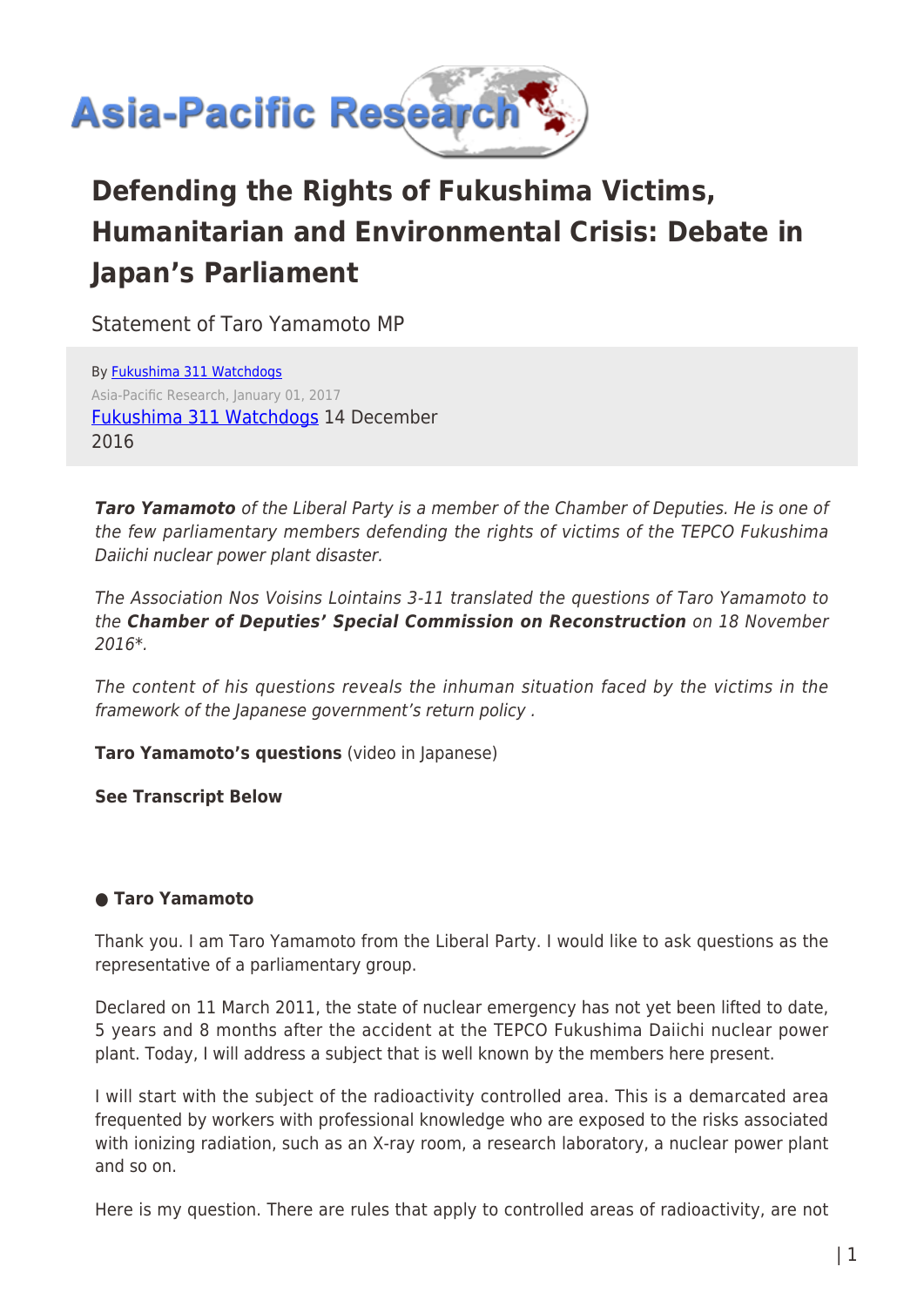they? Can we eat and drink in such a controlled area?

#### **● Government expert (Seiji Tanaka)**

Here is the answer. According to the Ordinance on the Prevention of Risks from Ionizing Radiation\*\*, eating and drinking are prohibited in workplaces where there is a risk of ingesting radioactive substances orally.

## **● Taro Yamamoto**

Of course, it is forbidden to drink or eat there. So it's obvious that it's not possible to spend the night there, is it? Even adults cannot stay for more than 10 hours.

You are well aware of the existence of this Ordinance. This is a rule that must be respected in order to protect workers exposed to risks related to ionizing radiation in establishments such as hospitals, research laboratories and nuclear power plants, isn't it?

It contains the definition of a radioactivity controlled area. This is Article 3 of the Ordinance in File No. 1. It states that if the situation corresponds to the definition described in Article 3/1 or to that specified in Article 3/2, the zone shall be considered as a controlled area and a sign shall be posted there. I will read parts 1 and 2 of this article.

1: The area in which the total effective dose due to external radiation and that due to radioactive substances in the air is likely to exceed 1.3mSv per quarter – over a period of three months! When the dose reaches 1.3mSv over a period of three months, a zone is called "controlled radioactivity zone".

Part 3/2 refers to the surface density in the attached table.

Here is File No. 2. What will it be if we do the conversion of the density of the surface per m2?

## **● Government expert (Seiji Tanaka)**

The conversion gives 40,000Bq/m2

## **● Taro Yamamoto**

Thus, with 40 000Bq / m2, the zone is classified as a "controlled zone of radioactivity". It is therefore necessary to monitor not only radioactivity in the air but also the surface contamination, ie the ground dose of radioactive substances, ie other elements in the environment, and to manage the area in order to protect workers from radiation-related risks, isn't it?

A radioactivity controlled area is defined both by the dose rate of the ambient radioactivity and by the surface density of the radioactive substances. The point is that the risk in a situation where the radioactive substances are dispersed is quite different from that in the situation where the radiation sources are well identified and managed.

At present, the evacuation order applied to the evacuation zones following the nuclear power plant accident is lifted when the ambient radioactivity dose rate becomes less than 20mSv / year.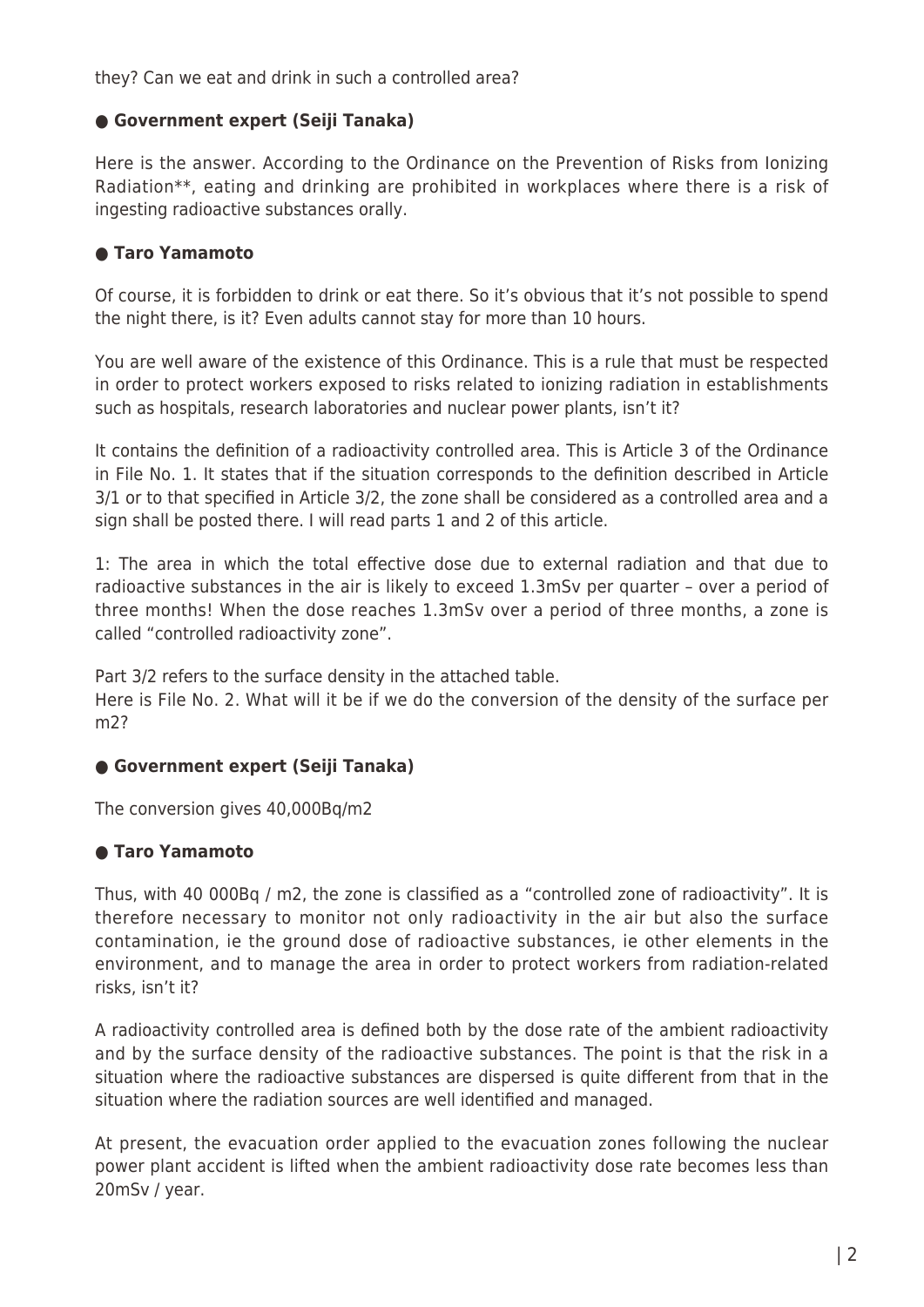Here is my question. Concerning contamination, apart from the dose rate of ambient radioactivity, are there any conditions to take into account in order to lift the evacuation order? Please answer yes or no.

#### **● Government expert (Takeo Hoshino)**

Here is the answer.

Concerning the conditions necessary for the lifting of the evacuation order, as far as the radioactivity measurements are concerned, it is only the certainty that the annual cumulative dose rate of ambient radioactivity is less than 20 mSv.

## **● Taro Yamamoto**

You did not understand. I asked you to answer yes or no. Are there any other conditions other than the dose rate of ambient radioactivity? To lift the order of evacuation below 20mSv / year, what are the conditions regarding the contamination?

The fact is that regarding contamination, there are no other conditions than the dose rate of the radioactivity in the air. This is abnormal. You, who belong to this Commission, certainly understand to what extent this situation is abnormal.

In the definition of a radioactivity controlled zone, apart from the dose rate of radioactivity in the air, account is taken of the substances dispersed and then deposited, that is to say contamination in the soil etc., which means a criterion of 40 000Bq / m2 is established for surface contamination.

However, in the return policy to return populations to territories where the annual cumulative dose rate is less than 20mSv / year, the condition of soil contamination is not considered necessary.

The latter is not an evaluation criterion, the only criterion used is the dose rate of the ambient radioactivity. Politicians and officials who consider this to be a regular situation do not deserve to receive wages paid from tax revenues.

Our job is to protect the life and property of the people. Now, you lighten those conditions. You create, at your discretion, a rule that is less stringent than that applied to workers with a professional knowledge of radioactivity. What are you doing !

Following the Chernobyl accident, laws have been established in Russia, Belarus and Ukraine, measuring both the dose rate of radioactivity in the air and the contamination of the soil. Why ?

That goes without saying. This is because it is difficult to grasp the amount of irradiation suffered by the population only with measurements of ambient radioactivity. In Ukraine, with 5mSv / yr, a measure corresponding to that of the controlled radioactivity zone, the population is evacuated, and even with 1mSv / year which corresponds to the limit of the average dose rate for the public, 'they have the right to move out. This law known as the Chernobyl law is still in force.

On the other hand, what is the situation in Japan? According to the Cabinet decision of June 2015, the evacuation order is lifted if the dose rate in the air is less than 20mSv / year.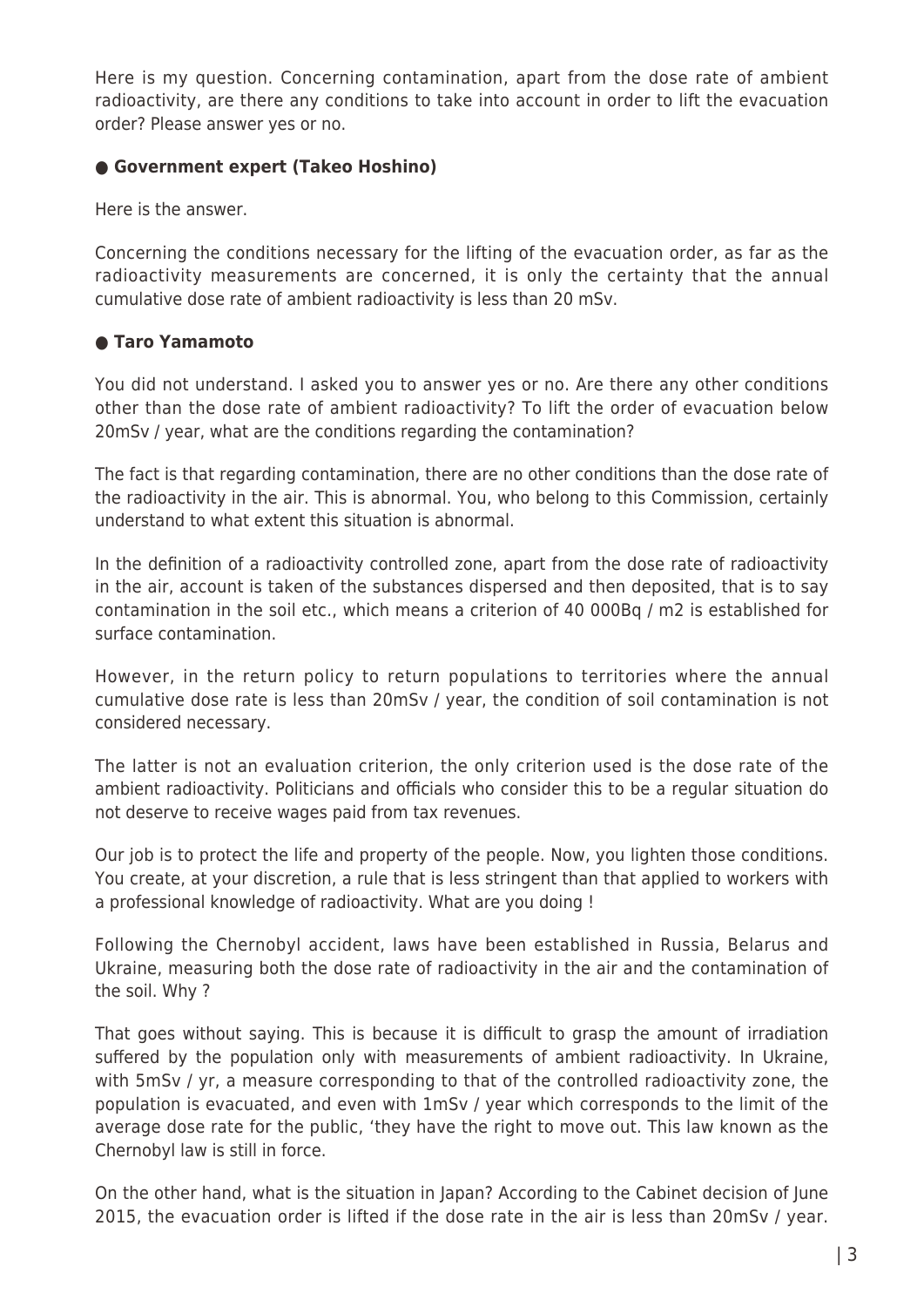There is no problem ! For example, if you stay 24 hours in a controlled area of radioactivity, you are exposed to a dose of 5.2mSv / year.

However, the criterion for the lifting of the order and the return of the population is 20mSv / year or less. The zoning is determined by a dose 4 times that of a controlled zone of radioactivity.

Go back, live there, continue your life, rebuild, what is this! I can find no other expression than "completely twisted".

Can we still call it the State? I think it's better to call it the mafia. It's so inhuman!

The government appears to have adopted dose limits of 20 to 100mSv as recommended by the ICRP\*\*\* on radiation exposure limits after an accident. However, when considering the health effects on the population, the most reasonable would be to adopt 1mSv, the lowest dose measurement for radiation limit for public health, according to the global consensus.

The right to evacuate must be granted to the population until the dose rate falls below 1mSv / year. The right to decide when to return belongs to the victims. Why do you determine zoning as you wish? The State must make every effort to reduce the dose as close as possible to 1mSv / year, maximum dose in a normal situation. Then the State, the administration should warn the people, and let them make their own decisions. That would be the fairest way. The State should behave like this.

Who is responsible for this accident? It is TEPCO. Who supported it? It is the State. It is clear who the perpetrators of the crime are. And yet, only the charges of the criminals are being relieved. If it is permissible to develop zoning and associated rights to the convenience of the criminals, this world is a hell then.

In the town of Minamisoma in the coastal region of Fukushima Prefecture, three types of evacuation zone were established after the earthquake. In July 2016, the evacuation order was lifted in the "evacuation order lifting preparation area" and in the "restriction of housing" area. There is only one home with two people remaining in the "area where the return is difficult".

According to the State, 90% of the territories of Minamisoma are safe.

There is a group called "The Measurement of Environmental Radioactivity Around the Fukushima Daiichi Nuclear Power Plant"\*\*\*\* composed mainly of residents of Minamisoma. Since 2012, its members are taking measurements of soil contamination in the vicinity of the neighborhoods of the members and in residential areas. They provided the information. Please look at File No. 3. You see a colored map ( Note from the translator: see the map here,

## <https://dunrenard.wordpress.com/2016/11/12/the-minamisoma-whistleblowers-fukushima/>)

This is the map of soil measurements collected and measured in the territories where the decontamination works have been completed. The colors show the levels of contamination. The blue colored area indicates where the contamination measurements are below 40 000Bq / m2, ie below than the level of a radioactivity controlled zone. There is only one, at the right bottom. Apart from this one, at all other places, the colors show corresponding measurements above the measurements of a controlled zone of radioactivity. There is even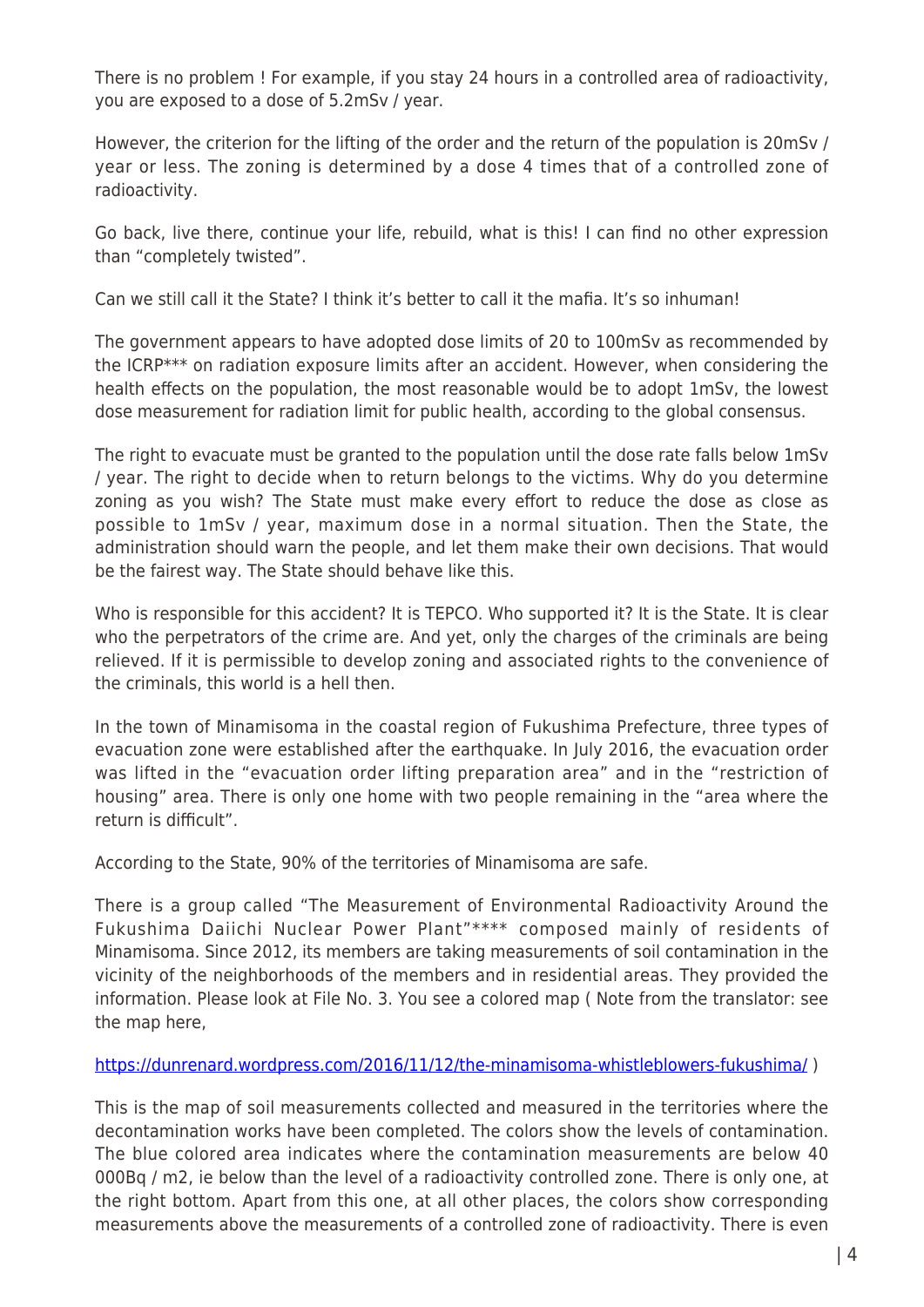a colored place in gray where the measurements exceed 1 000 000Bq / m2. There are people living there!

Compared to the extraordinary ambient radioactivity dose rate observed immediately after the accident, the dose rate of radioactivity in the air decreased considerably. It is not the same order of magnitude. However, according to the inhabitants, even with 0.1μSv / hr of ambient radioactivity dose rate, soil measurements may still be equivalent to those of a radioactivity-controlled zone.

It is senseless that only the dose rate of ambient radioactivity should be taken into account as a condition for lifting the evacuation order. It is so irresponsible and neglectful. It is exactly the opposite of protecting the life and property of the people. People do not live floating in the air at 1 meter above the ground\*\*\*\*\*. They sit down, lie on the ground, they stop to chat, standing or sitting. Children do not play on asphalted roads only. They can venture into the bushes. Children play freely. There are some who put soil in their mouth. Remember how you were when you were still a child. Gutters where contamination is concentrated provide one of the favorite playgrounds for children.

Mr. Masuchika Kono, a member of the above-mentioned project group, who was with the Engineering Department of Kyoto University, a specialist in nuclear engineering, a graduate of radiation manipulation, collected soil at the Minamisoma Michi-no-eki roadside (service and parking area), and passed it through a sieve of about 100 microns.

The measurements showed 11 410Bq / kg of Cs. These dust rises with the winds and the passages of the vehicles. In daily life, dust is inhaled by the people. You do not take internal radiation into account, do you? You calculate the amount of internal radiation by applying just a coefficient, but do not include internal radiation in real life.

Some people self-evacuated from areas outside the evacuation areas under evacuation order, as they consider that the State policies do not protect the children, their lives. To these persons, within the framework of the Disaster Relief and Disaster Relief Act\*\*\*\*\*\*, dwellings – "temporary accommodation"\*\*\*\*\*\*\* – were made available.

However, in March 2017, next year, the free housing provision will be suspended. You are telling them that there is no more problem; Why then stay evacuated? That's it, isn't it? Those displaced from areas outside evacuation areas under evacuation order fled because their home and living environment are contaminated as a result of the TEPCO nuclear accident.

However, since their homes are located at some distance from the nuclear power plant, they were not included in the evacuation zones that the state established unilaterally. As a result, these displaced persons receive no public support except the provision of free housing. And even this aid will stop in March 2017.

It's incredible to stop helping them. Moreover, what does it mean to stop the provision of free housing in March? It is the season when mobility is at its highest in the year. You expel them, force them to relocate at the time of the year when rents and costs become more expensive! You have no compassion. You are ruthless!

Here are some testimonies: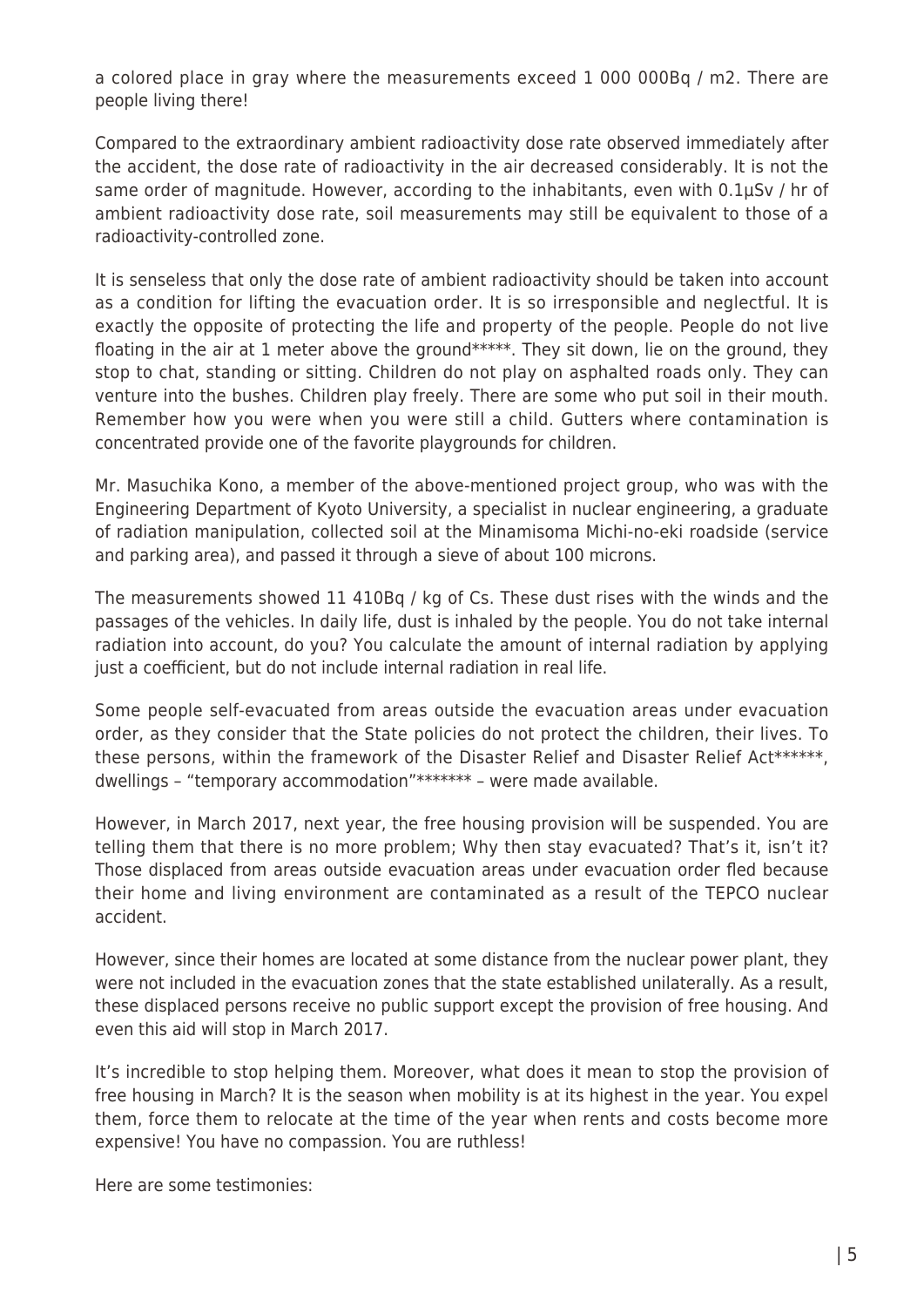"I am afraid of the investigators of the Tokyo Metropolitan Prefecture visiting door to door. I hide under the cover for fear of hearing the ringing at the door. When I opened the door, the investigator stuck his foot into the door so that I could not close it. With a loud voice so that all the neighbors could hear, he shouted at me "you know very well that you can only live here until March". I know, but I cannot move. "

The next person.

"The Tokyo Metropolitan Prefecture demands that we move out in a fierce and haughty manner. We had to leave our home because of the accident at the nuclear power plant. I do not understand why they are expelling us again. I gave in to the pressure, and I filled up the Tokyo Metropolitan Prefecture housing application, but it was against my will. Psychologically, I can not accept the fact, and it causes me pain. They are forcing me to move into a prefecture owned housing where no one from Fukushima lives close by. It's like abandoning the elderly in a mountain. "

The following testimony. It is a home where just a mother and her young children live. The other members of the family remained in Fukushima. They lead a double life. "If there is no more free housing provided, there is no resource to pay the rent. The only dream left to my child is his piano lesson. Do not take away that dream. "

The next person.

"The deadline has not arrived …"

(Note from the translator : Taro Yamamoto can no longer hold his tears) Who does something like that? I beg your pardon. Who orders such a thing? It may be admitted that the State would ask local governments to carry out polite negotiations with the displaced. No, it is nothing but expulsion. Does not the State intend to stop such a situation? I do not allow you to say that you did not know. You see the problem before you now!

"Constant phone calls, visits without notice, and they shout at me asking what my intention is. They send documents to file, and leave passing notices in the mailbox. I am completely exhausted, physically and psychologically. " This is understandable. They continue to live like that since the explosions of the nuclear power plant, and 5 years and 8 months later they are tracked down in a similar situation. To what extent do you want to tear the hearts of the victims? It is enough for the State to take a decision. This person says that the metropolitan prefecture of Tokyo has asked him to leave the housing, because the prefecture must return that housing for civil servants in March. It is monstrous that the State asks the Tokyo Metropolitan Prefecture to evict the evacuees and restore the house in proper condition.

These were testimonies of displaced people.

According to my research, to date there are 9327 vacancies among the housings for civil servants in the region of Kanto, including the Tokyo Metropolitan Prefecture and 6 other prefectures. It is enough for the State to take a decision, it can solve the problem, at least partially. Why should the inhabitants be expelled? Is it because, if there are tenants, those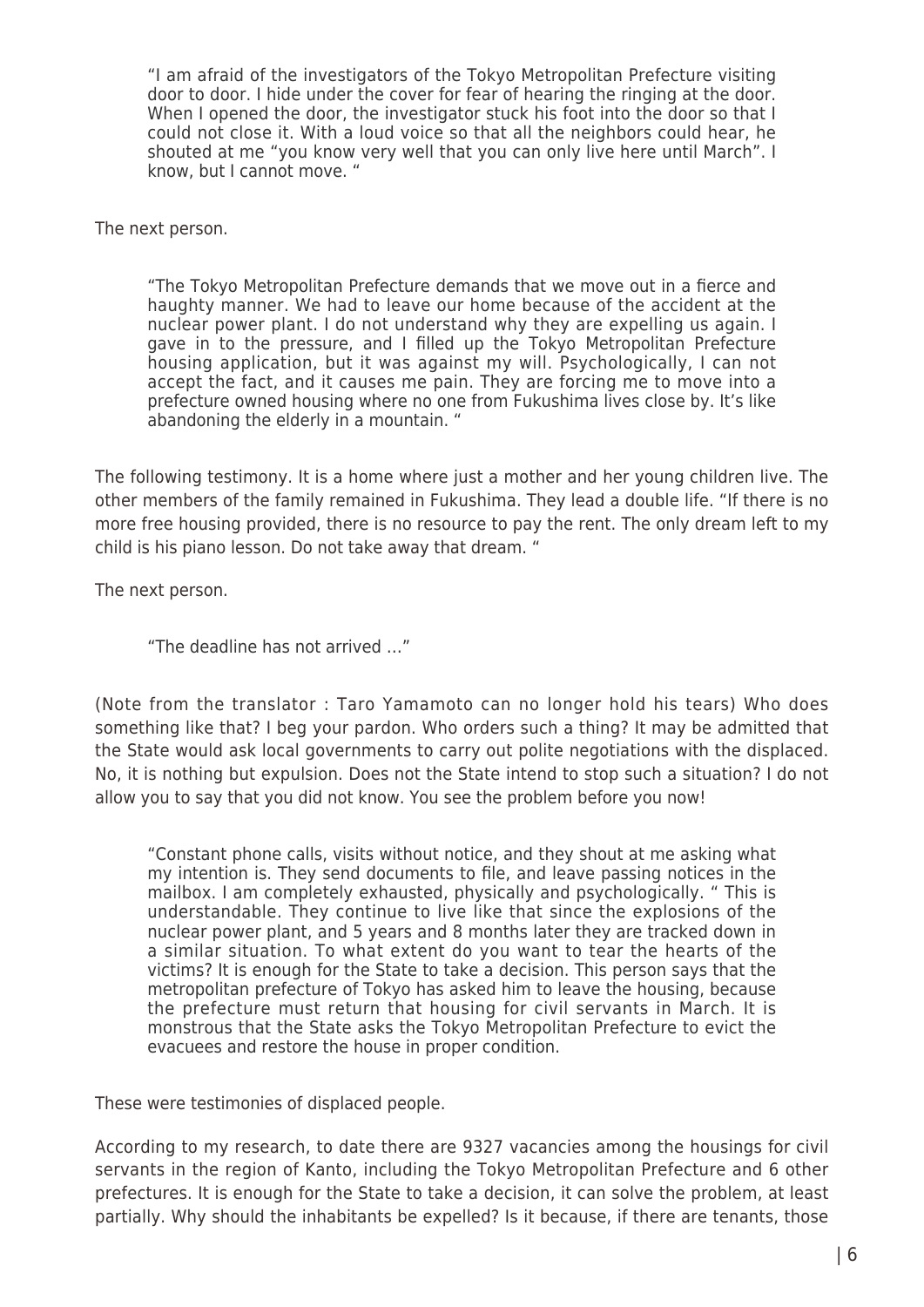buildings could not sold during the financial bubble of the Olympic Games? It's too cruel.

On April 4 last year, according to the newspaper Mainichi shinbun, the state does not request reimbursement from TEPCO for the rents of dwellings "considered as temporary housings". Commission member Iwabuchi mentioned earlier that the government will oblige TEPCO to pay for the costs of the decontamination work. Why don't you ask TEPCO to pay the rents? These people are the victims!

Finally, I would like to ask to the Minister. I would like you to answer two questions.

1st: You said that this is what the Fukushima prefecture wants. However, you are in a position to make suggestions to the Fukushima Prefecture. Please talk it over again. This situation is really irregular.

2nd: Please listen to the voices of the displaced. I think you have almost no opportunity to hear the voices of self-evacuees coming from locations outside the evacuation areas. Until then, you were too busy. Perhaps the people around you got acquainted with their testimonies. Please listen to them yourself. Today, too, they are here. There's a break after this session. Could you give them 5 minutes? If you give us just 5 minutes today during the break, you can talk with the self-evacuees.

I would ask you to answer these two questions.

#### **Secretary of State (Masahiro Imamura)**

As I have already said, I am willing to consult with the prefecture of Fukushima, and I would like to ensure that the people concerned are not hurt. I will see to its smooth progress.

You said that self-evacuated people are here. I also have a plenary session after and I do not have time, but I will listen to them.

## **President (Mitsuru Sakurai)**

Mr. Yamamoto, you have exhausted your time.

## **Taro Yamamoto**

Thank you.

Please keep your promise. Thank you very much.

Credits to Kurumi Sugita from the Nos Voisins Lointains 3.11 Association for the Japanese to French translation (<http://nosvoisins311.wixsite.com/voisins311-france>)

French to English translation by Hervé Courtois (Dun renard) from the Fukushima 311 Watchdogs ([https://dunrenard.wordpress.com/\)](https://dunrenard.wordpress.com/)

\* Source : [Taro Yamamoto's website](https://www.taro-yamamoto.jp/national-diet/6206)

\*\* Ordinance on Prevention of Ionizing Radiation Hazards, Ministry of Labour Ordinance No. 41 of September 30, 1972, Latest Amendments: Ministry of Health, Labour and Welfare Ordinance No. 172 of July 16, 2001